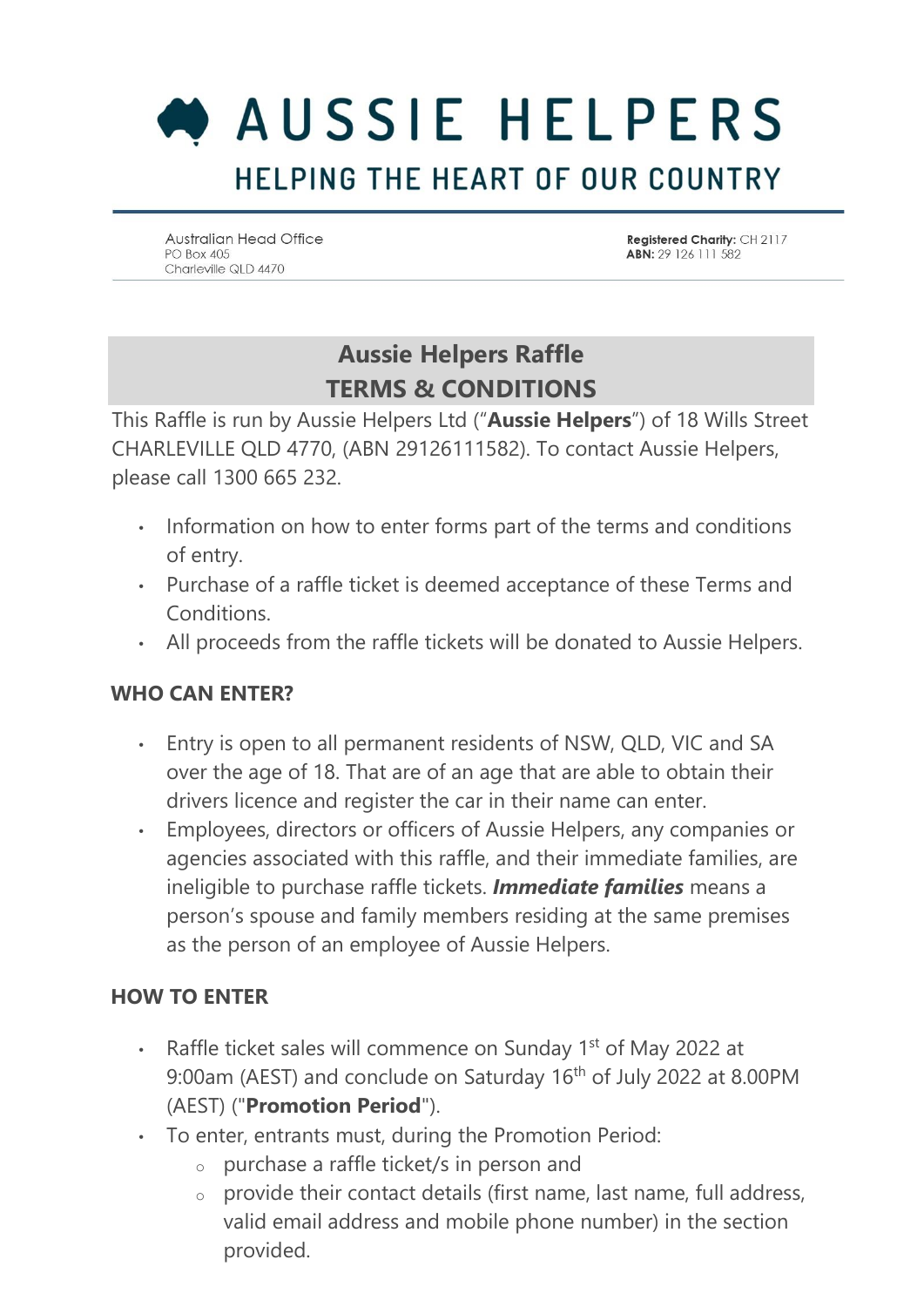No late entries will be accepted. Incomplete or incomprehensible entries will be ineligible.

- Entrants are not restricted or limited to the number of raffle tickets which may be purchased during the Promotion Period.
- Total of 5,000 tickets for this raffle.
- Aussie Helpers reserves the right, at any time, to verify the validity of entries and entrants (including an entrant's identity) and to disqualify any entrant who submits an entry that is not in accordance with these terms and conditions, or who tampers with the entry process. Failure by Aussie Helpers to enforce any of its rights at any stage does not constitute a waiver of these rights.

#### **PRIZE**

- The prize is a new Corolla Ascent Sport Hybrid 1 .8L Auto CVT 5 Door 4414690 003, valued at \$31,211.00. Prize value is the recommended retail value as provided by the supplier and is correct at time of publishing.
- The prize includes on-road costs (stamp duty, 12 months registration, compulsory third party insurance and dealer delivery charges), but does not include comprehensive motor vehicle insurance. Aussie Helpers strongly recommends that vehicle insurance is purchased by the winner before the winner takes possession of the vehicle. All optional extras and accessories, and any other insurance not stated, fuel, personal costs and all other ancillary or related costs are not included.
- The prize will be delivered to the winner at Aussie Helpers expense within 28 days after the winner is decided. Risk of loss or damage to the vehicle passes to the winner upon delivery.
- The winner is responsible for making suitable arrangements to claim their prize, including providing all necessary information and completing the necessary paperwork to transfer title and registration in the vehicle.
- Prize cannot be transferred or redeemed for cash.
- If a prize is not available for any reason, Aussie Helpers reserves the right to substitute the prize with another item of equal or greater value if the winner agrees in writing and subject to any approvals from regulatory authorities.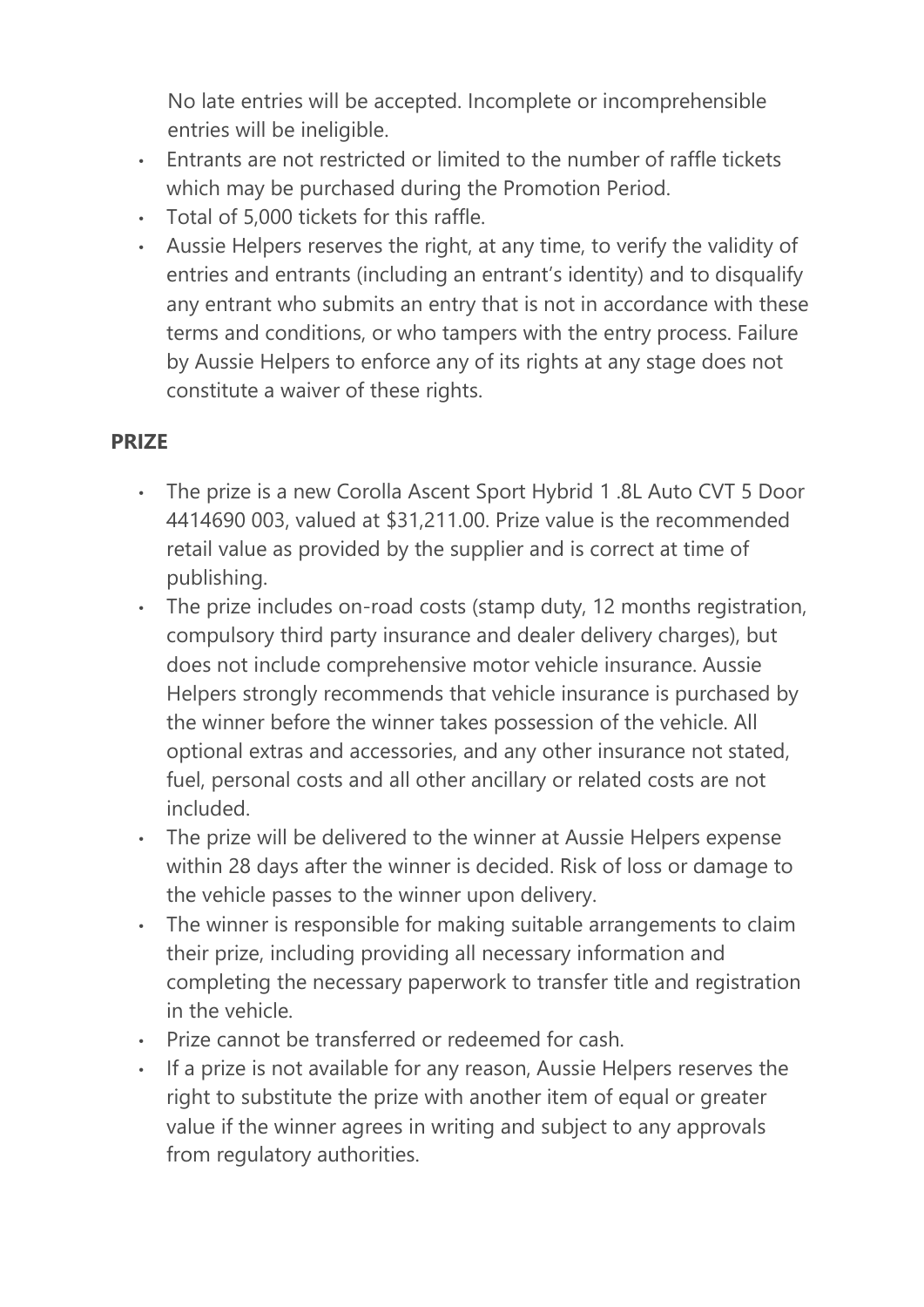#### **SELECTION OF WINNER**

The winner will be chosen at random by draw, which will take place on Saturday July 16th 2022, at 10PM (AEST), at the Aussie Helpers Gala, RFDS Hanger, Gladstone Airport Aerodrome Road, Clinton QLD 4680. Entrants need **not** be present to win.

- The first valid entry drawn will win the prize as described above.
- The winner will be notified by phone and in writing (i.e. email) within 2 days of the winner being drawn, and the winner's details will be published on the Aussie Helpers website from 18<sup>th</sup> of July 2022.
- Proof of identification and entry considered suitable for verification is at the discretion of Aussie Helpers.
- Aussie Helpers will not enter into any correspondence regarding the competition result.

#### **STANDARD TERMS**

- Nothing in these terms and conditions limits, excludes, modifies or purports limit, exclude or modify Aussie Helpers liability in relation to the consumer guarantees under the Australian Consumer Law (**NonExcludable Guarantees**). Except for any liability that cannot by law be excluded, including the Non-Excludable Guarantees, Aussie Helpers (including its respective officers, employees and agents) excludes all liability (including negligence) for any personal injury, or any loss or damage (including loss of opportunity) whether direct, indirect, special or consequential, arising in any way out of the raffle including:
	- 1. any technical difficulties or equipment malfunction (whether or not under Aussie Helper's control);

2. any theft, unauthorised access or third party interference; any entry or prize claim that is late, lost, altered, damaged or misdirected (whether or not after their receipt by Aussie Helpers) due to any reason beyond the reasonable control of Aussie Helpers.

- 1. any variation in prize value to that stated in these terms and conditions.
- 2. any tax liability incurred by the winner or entrant; or use of the prize.
- 3. To the extent permitted by law (including the Australian Consumer Law), if for any reason the raffle is not capable of running as planned, including (but not limited to) tampering or any other causes beyond the control of Aussie Helpers, which corrupt or affect the administration security, fairness or integrity or proper conduct of the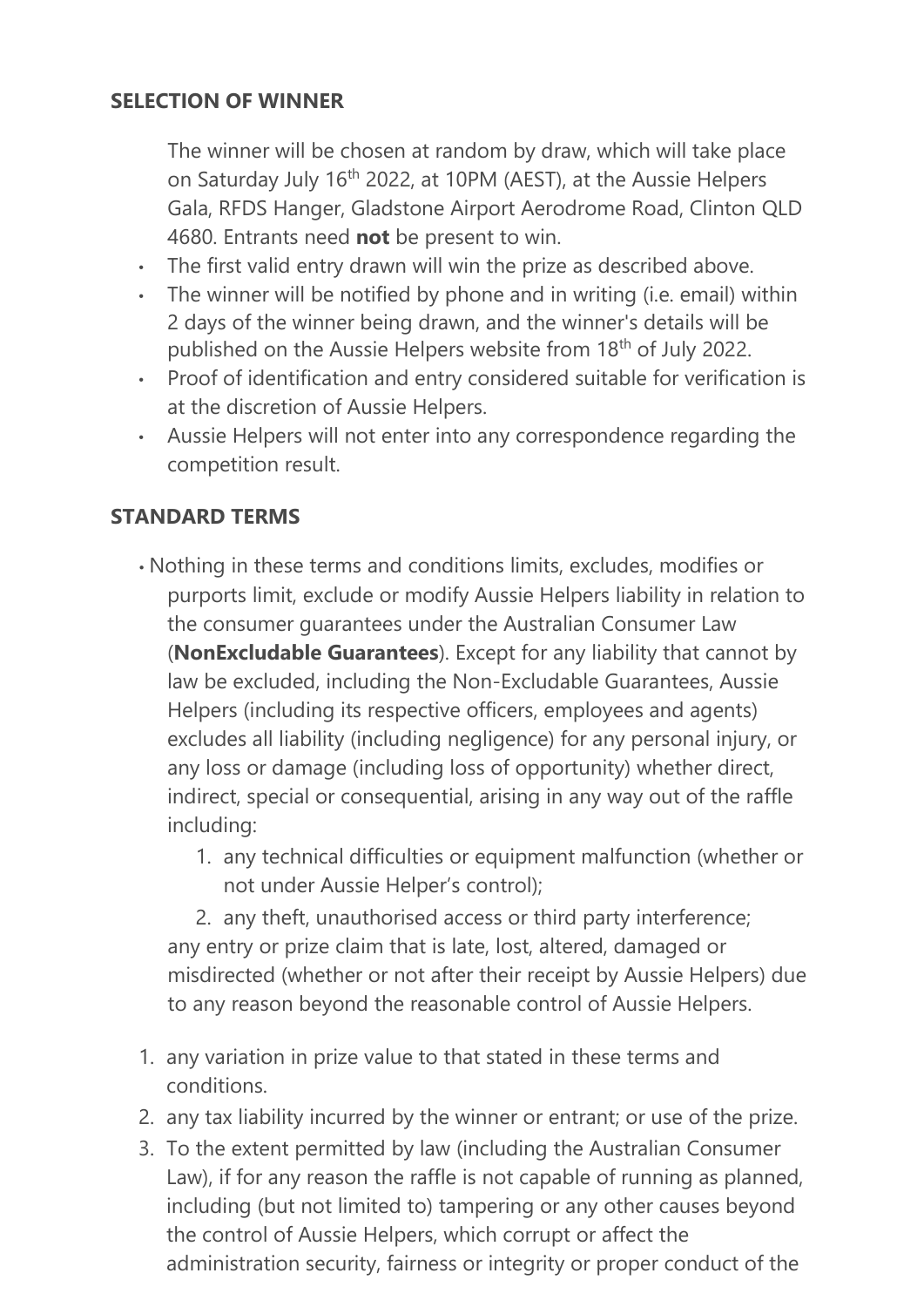raffle, Aussie Helpers reserves the right in its sole discretion to disqualify any individual who tampers with the entry process, take any action that may be appropriate, and to cancel, terminate, modify or suspend the raffle, subject to regulatory approval.

- 4. In the case of the intervention of any outside agent or event which naturally changes the result or prevents or hinders its determination, including but not limited to vandalism, power failures, tempests, natural disasters, pandemics, acts of God, civil unrest, strikes; Aussie Helpers may in its absolute discretion cancel or postpone the promotion and recommence it at another time on the same conditions subject to regulatory approval.
- 5. By entering into the raffle, the winner agrees to participate in promotional activity relating to the raffle and Aussie Helpers.
- 6. Aussie Helpers is not liable for any tax implications arising from prize winnings, including fringe benefits tax. Independent financial advice should be sought prior to accepting the prize.
- 7. The laws of QLD apply to this competition. Entrants submit to the exclusive jurisdiction of the laws of QLD.

#### **AUTHORISATIONS**

9. Aussie Helpers Limited is a charity registered with the ACNC and licenced to undertake fundraising in the state of New South Wales (licence number GOCAU/2439); Queensland (licence number 229252); South Australia (licence number M14219); Victoria (licence number 10167/22).